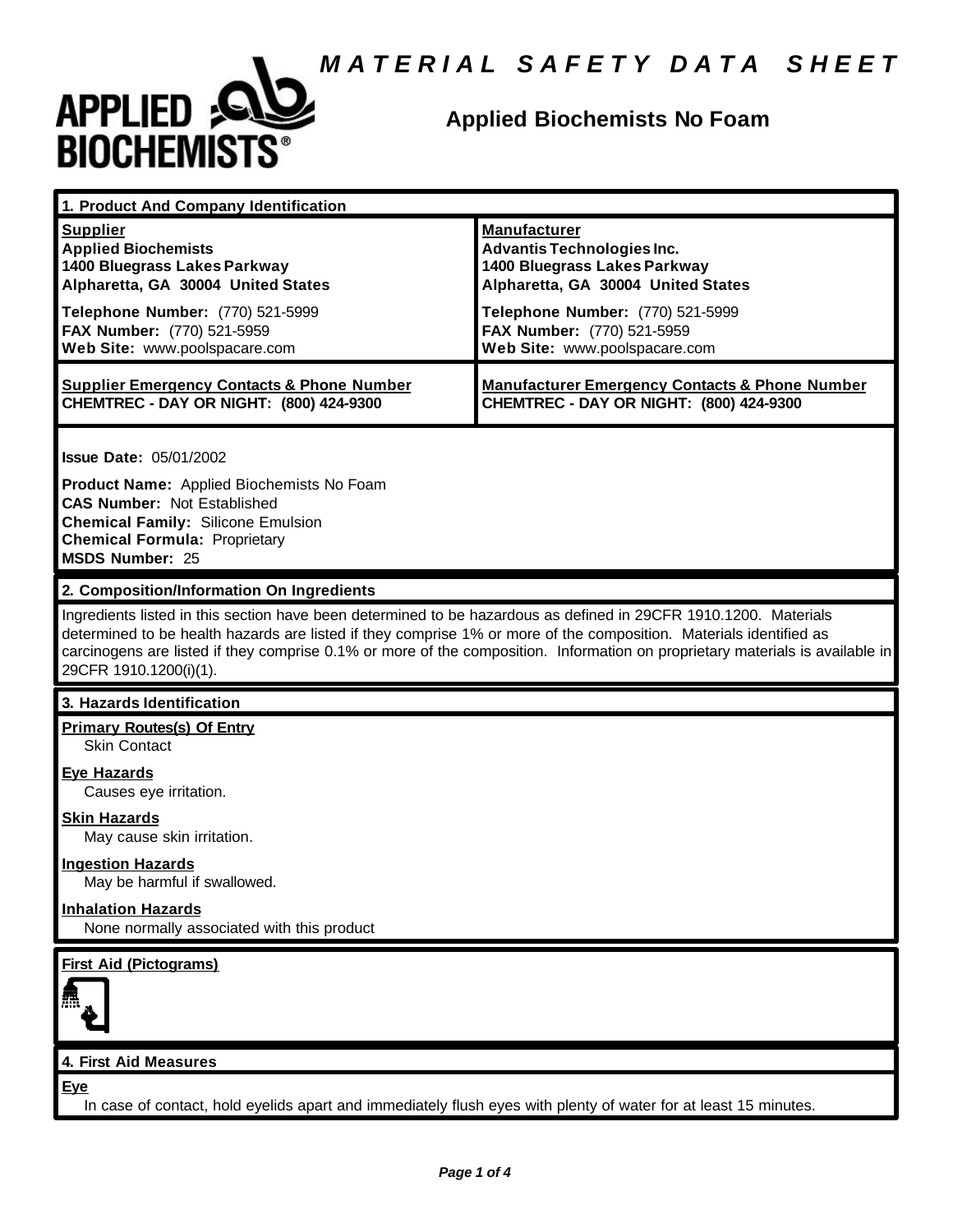# *M A T E R I A L S A F E T Y D A T A S H E E T*

## **Applied Biochemists No Foam**

### **4. First Aid Measures - Continued**

#### **Skin**

In case of contact, immediately flush skin with soap and plenty of water.

#### **Ingestion**

If swallowed, induce vomiting immediately. Call a physician or a poison control center immediately.

#### **Inhalation**

If inhaled, remove to fresh air. If breathing is difficult, give oxygen.

### **Fire Fighting (Pictograms)**



### **5. Fire Fighting Measures**

**Flash Point:** n/a °F

### **Fire And Explosion Hazards**

Burning causes oxides of carbon and silicone

#### **Extinguishing Media**

Use the appropriate extinguishing media for the surrounding fire.

#### **Fire Fighting Instructions**

Firefighters should wear self-contained breathing apparatus and full protective gear.

#### **6. Accidental Release Measures**

Contain and/or absorb spill with inert material (e.g. sand, vermiculite). Collect and dispose. Flush spill area with water.

#### **7. Handling And Storage**

#### **Handling And Storage Precautions**

Keep out of reach of children. Store material in a cool and dry place.

#### **Work/Hygienic Practices**

Use safe chemical handling procedures suitable for the hazards presended by this material.

### **Protective Clothing (Pictograms)**



#### **8. Exposure Controls/Personal Protection**

#### **Engineering Controls**

Local exhaust acceptable. Special exhaust not required

#### **Eye/Face Protection**

Safety glasses with side shields or goggles.

#### **Skin Protection**

Chemical-resistant gloves.

#### **Respiratory Protection**

None normally required.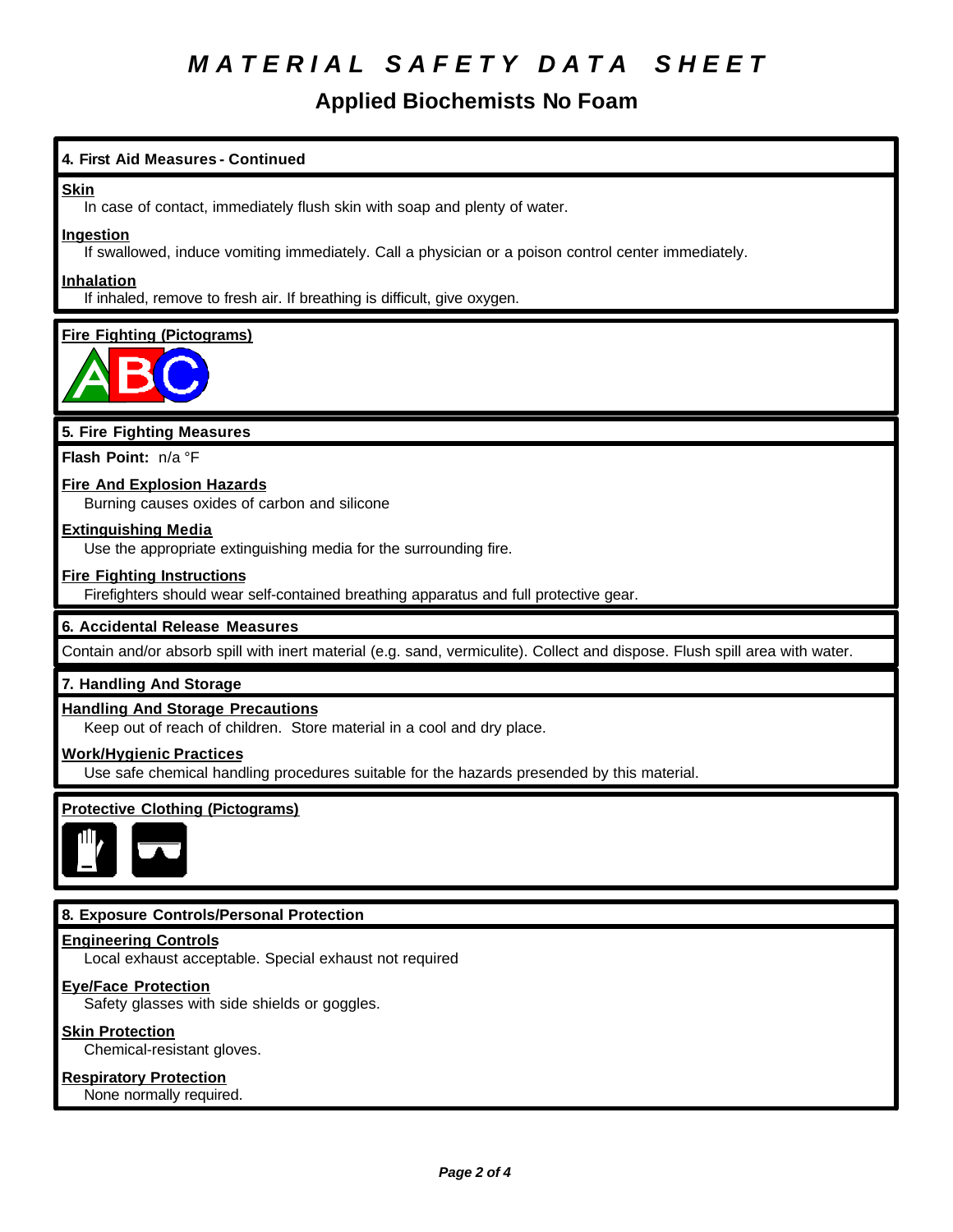# *M A T E R I A L S A F E T Y D A T A S H E E T*

# **Applied Biochemists No Foam**

| 9. Physical And Chemical Properties                                                                                                                                                                                                                                                                                                                                       |
|---------------------------------------------------------------------------------------------------------------------------------------------------------------------------------------------------------------------------------------------------------------------------------------------------------------------------------------------------------------------------|
| <b>Appearance</b><br>Creamy white liquid                                                                                                                                                                                                                                                                                                                                  |
| <u>Odor</u><br>Mild                                                                                                                                                                                                                                                                                                                                                       |
| <b>Chemical Type: Mixture</b><br><b>Physical State: Liquid</b><br>Melting Point: n/a °F<br>Boiling Point: 212 °F<br>Specific Gravity: 1.0<br>Percent Volitales: NOT ESTABLISHED<br>Vapor Pressure: NOT ESTABLISHED<br>Vapor Density: NOT ESTABLISHED<br>pH Factor: 6-7<br>Solubility: SOLUBLE IN WATER<br>Viscosity: NOT ESTABLISHED<br>Evaporation Rate: NOT ESTABLISHED |
| 10. Stability And Reactivity                                                                                                                                                                                                                                                                                                                                              |
| <b>Stability: Stable</b><br>Hazardous Polymerization: Will not occur                                                                                                                                                                                                                                                                                                      |
| <b>Incompatible Materials</b><br><b>Strong Oxidants</b>                                                                                                                                                                                                                                                                                                                   |
| <b>Hazardous Decomposition Products</b><br>Burning causes oxides of carbon and silicone                                                                                                                                                                                                                                                                                   |
| 11. Toxicological Information                                                                                                                                                                                                                                                                                                                                             |
| No Data Available                                                                                                                                                                                                                                                                                                                                                         |
| 12. Ecological Information                                                                                                                                                                                                                                                                                                                                                |
| No Data Available                                                                                                                                                                                                                                                                                                                                                         |
| 13. Disposal Considerations                                                                                                                                                                                                                                                                                                                                               |
| Dispose in accordance with applicable federal, state and local government regulations.                                                                                                                                                                                                                                                                                    |
| 14. Transport Information                                                                                                                                                                                                                                                                                                                                                 |
| <b>Proper Shipping Name</b><br><b>NOT REGULATED</b>                                                                                                                                                                                                                                                                                                                       |
| <b>Hazard Class</b><br><b>NOT REGULATED</b>                                                                                                                                                                                                                                                                                                                               |
| <b>DOT Identification Number</b><br><b>NONE</b>                                                                                                                                                                                                                                                                                                                           |
| 15. Regulatory Information                                                                                                                                                                                                                                                                                                                                                |
|                                                                                                                                                                                                                                                                                                                                                                           |

No Data Available...